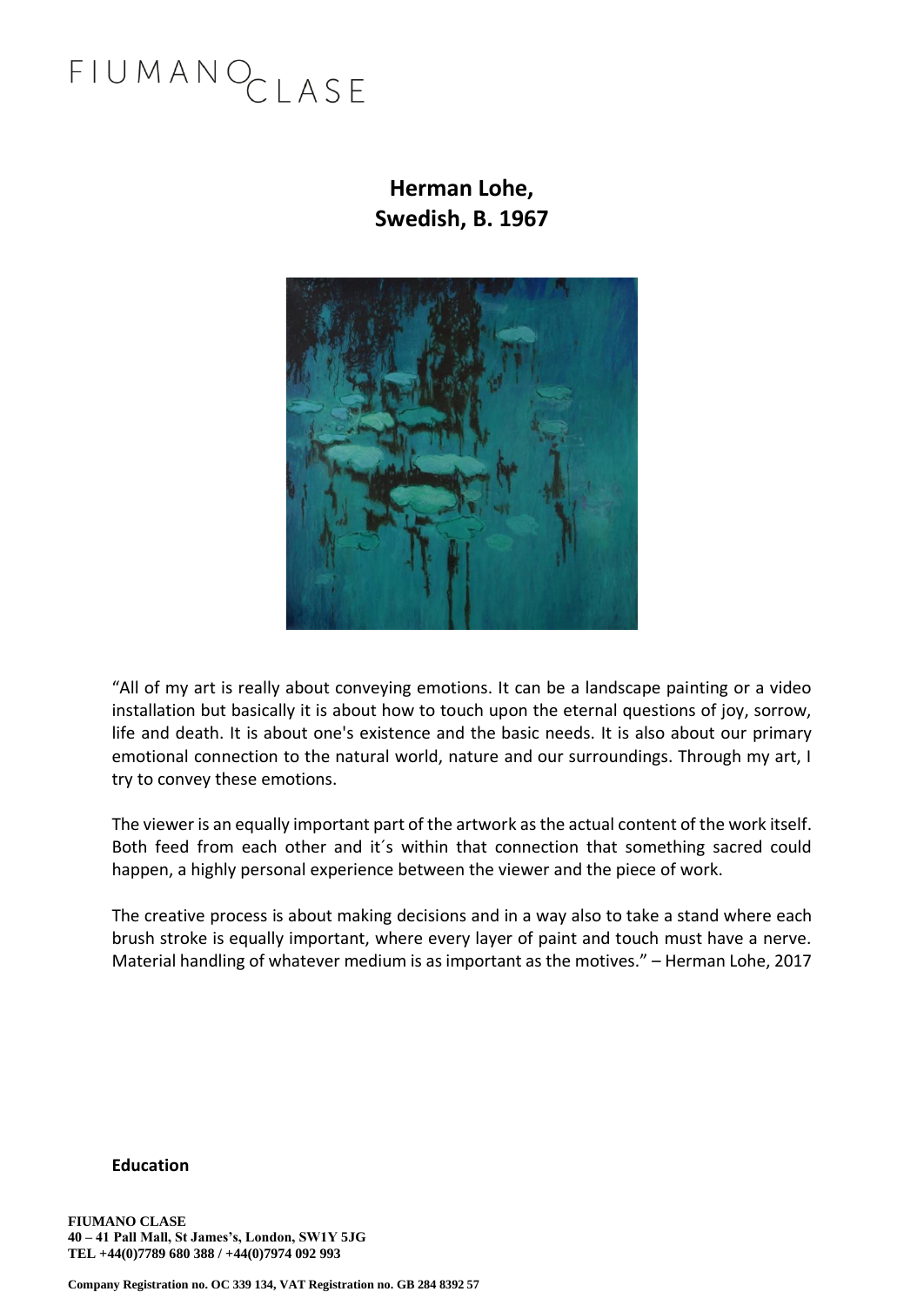### FIUMANOCLASE

| 2010 | Digital printing DPC Mitthögskolan, Sweden                      |
|------|-----------------------------------------------------------------|
| 2004 | Media Producing: Targeting Arts and Media, Örnsköldsvik, Sweden |
| 2001 | Gävle Art School, Sweden                                        |

#### **Selected Awards**

| 2007 | Göran Dahlberg Scholarship for visual arts |
|------|--------------------------------------------|
| 2007 | 'Sparbanken' Foundation Art Scholarship    |

#### **Public Collections**

Sollefteå Municipality, Sweden Härnösand Municipality, Sweden Örnsköldsvik Municipality, Sweden Västerbotten County Council, Sweden Västernorrland County Council, Sweden Umeå Municipality, Sweden Sundsvall County Hospital, Sweden Werfenweng Sculpture Park, Austria

#### **Projects**

2010-ongoing Getberg Schule, Austria 2009 "To Landscape" Austrian-Swedish Exchange

2008 Initiator and coordinator "The Graphics Biennal 5+5"

#### **Selected Solo Exhibitions**

- 2021 Härnösand Konsthall,
- 2019 *Nordic Tales*, Fiumano Clase, London, UK
- 2015 Second floor Gallery, Sweden
- 2012 Brynge Art Gallery, Sweden
- 2011 Sollefteå Art Gallery, Sweden
- 2011 Gallery VOX, Sweden
- 2006 Örnsköldsvik Museum and Art Gallery
- 2006 Gallery 1 Sweden
- 2005 Härnnösand Museum and Art Gallery, Sweden
- 2001 Gallery K, Gävle, Sweden

#### **Selected Group Exhibitions**

- 2022 One by One, Fiumano Clase, Pall Mall, London
- 2021 Nordic Summer Exhibition, Cadogan Fine Art & Clase Fine Art, London
- 2021 Liljevalchs Vårsalong, Liljevalchs, Stockholm
- 2020 Virtual Summer Exhibition, Fiumano Clase
- 2019 With Fiumano Clase at Art Central, Hong Kong High Coast Light Festival, Örnsköldvik, Sweden With Fiumano Clase at London Art Fair, London
- 2018 With Fiumano Clase at Pulse, Miami, USA

#### **Selected Group Exhibitions continued**